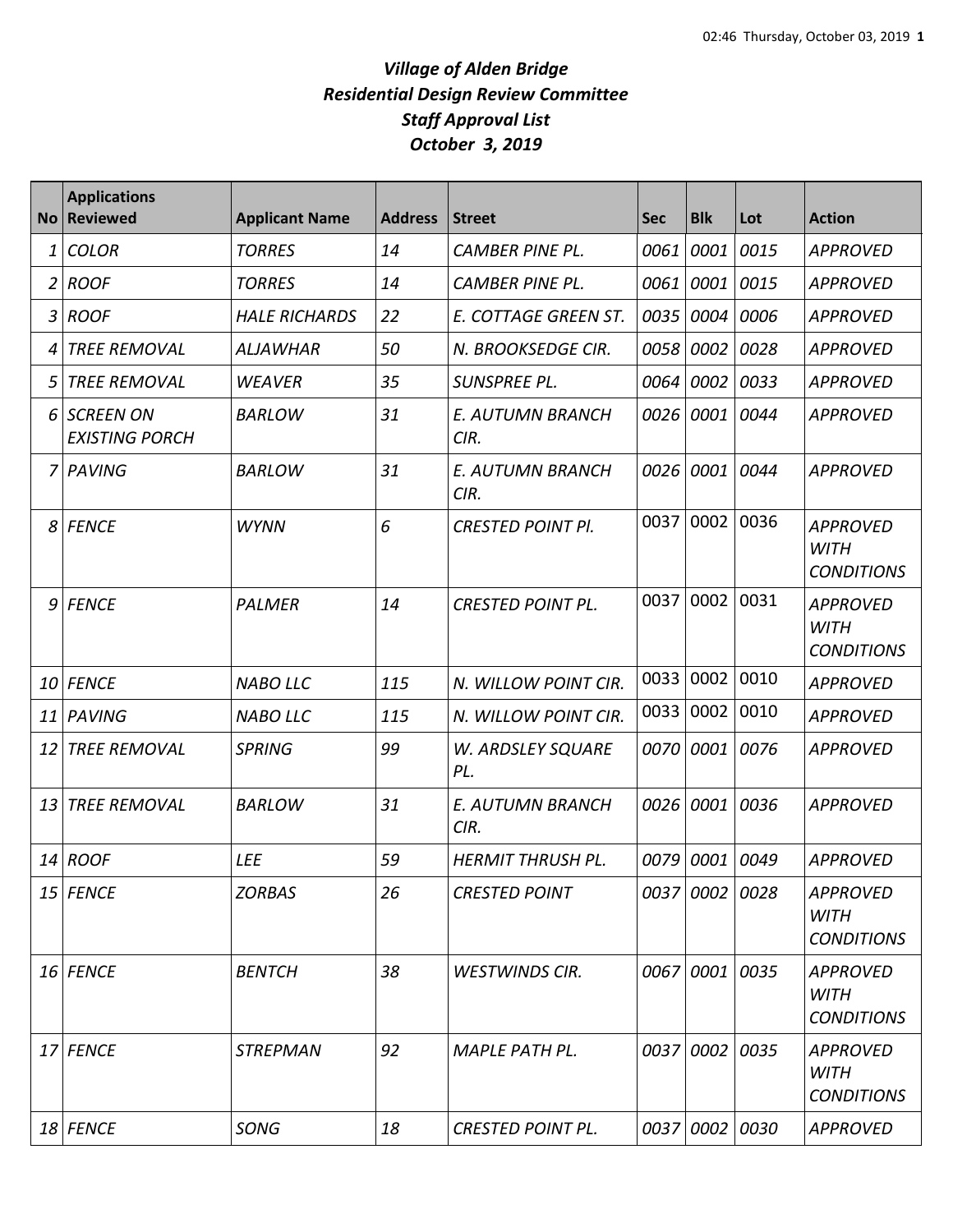| <b>No</b> | <b>Applications</b><br><b>Reviewed</b>      | <b>Applicant Name</b>               | <b>Address</b> | <b>Street</b>             | <b>Sec</b> | <b>Blk</b>     | Lot  | <b>Action</b>                                       |
|-----------|---------------------------------------------|-------------------------------------|----------------|---------------------------|------------|----------------|------|-----------------------------------------------------|
| 19        | <b>ROOF</b>                                 | <b>KRYSIAK</b>                      | 10             | <b>ACACIA PARK PL.</b>    | 0028       | 0004           | 0018 | <b>APPROVED</b>                                     |
| 20        | <b>FENCE</b>                                | <b>BILLS</b>                        | 68             | N. GREENVINE CIR.         | 0037       | 0002           | 0041 | <b>APPROVED</b>                                     |
| 21        | <b>FENCE</b>                                | <b>COATS</b>                        | 303            | N. MAPLE GLADE CIR.       | 0038       | 0001           | 0032 | <b>APPROVED</b><br><b>WITH</b><br><b>CONDITIONS</b> |
| 22        | <b>FENCE</b>                                | <b>DICKINSON</b>                    | $\overline{7}$ | S. VILLA OAKS DR.         | 0052       | 0001           | 0002 | <b>APPROVED</b>                                     |
| 23        | PAVING                                      | <b>DICKINSON</b>                    | $\overline{7}$ | S. VILLA OAKS DR.         | 0052       | 0001           | 0002 | <b>APPROVED</b><br><b>WITH</b><br><b>CONDITIONS</b> |
| 24        | <b>FENCE</b>                                | <b>PARVIS</b>                       | 80             | N. GREENVINE CIR.         | 0037       | 0002           | 0038 | <b>APPROVED</b>                                     |
| 25        | <b>FENCE</b>                                | <b>BALDWIN</b>                      | 72             | N. GREENVINE CIR.         | 0037       | 0002           | 0040 | <b>APPROVED</b>                                     |
| 26        | WALKWAY                                     | <b>FERNANDEZ</b>                    | 151            | S. VERANDA RIDGE DR.      | 0060       | 0001           | 0020 | <b>APPROVED</b>                                     |
| 27        | <b>PATIO</b>                                | <b>FERNANDEZ</b>                    | 151            | S. VERANDA RIDGE DR.      | 0060       | 0001           | 0020 | <b>APPROVED</b>                                     |
| 28        | <b>WING WALL</b>                            | <b>FERNANDEZ</b>                    | 151            | S. VERANDA RIDGE DR.      | 0060       | 0001           | 0020 | <b>APPROVED</b>                                     |
| 29        | <b>TREE REMOVAL</b>                         | <b>ZHENG</b>                        | 19             | N. GOLDENVINE CIR.        | 0065       | 0002           | 0042 | <b>APPROVED</b>                                     |
| 30        | <b>ROOF</b>                                 | CAI                                 | 122            | S. BLUFF CREEK CIR.       | 0073       | 0002           | 0032 | <b>APPROVED</b>                                     |
| 31        | <b>TREE REMOVAL</b>                         | <b>DAVID</b>                        | 78             | W. TWINVALE DR.           | 0102       | 0002           | 0014 | <b>APPROVED</b>                                     |
| 32        | PERGOLA                                     | <b>IZARD</b>                        | 3              | <b>POCKET FLOWER CT.</b>  | 0016       | 0001           | 0009 | <b>APPROVED</b><br><b>WITH</b><br><b>CONDITIONS</b> |
| 33        | <b>SCREEN ON</b><br><b>EXISTING BALCONY</b> | <b>BEARB</b>                        | 26             | <b>BROADWEATHER PL.</b>   | 0050       | 0001           | 0081 | <b>APPROVED</b>                                     |
|           | 34 FENCE                                    | SAMWAYS                             | 64             | N. GREENVINE CIR.         | 0037       | 0002 0042      |      | <b>APPROVED</b>                                     |
| 35        | <b>COLOR</b>                                | <b>STRICKLAND</b>                   | 39             | N. WINTERPORT CIR.        |            | 0005 0002 0027 |      | <b>APPROVED</b>                                     |
|           | 36 ROOF                                     | <b>HIPP</b>                         | 82             | E. WHISTLERS BEND<br>CIR. |            | 0081 0001 0020 |      | <b>APPROVED</b>                                     |
|           | 37 ROOF                                     | <b>HIPP</b>                         | 82             | E. WHISTLERS BEND<br>CIR. |            | 0081 0001 0020 |      | <b>APPROVED</b>                                     |
|           | 38 ROOF                                     | <b>LEASE LIVING</b><br><b>TRUST</b> | 19             | REDLAND PL.               |            | 0036 0001 0043 |      | <b>APPROVED</b>                                     |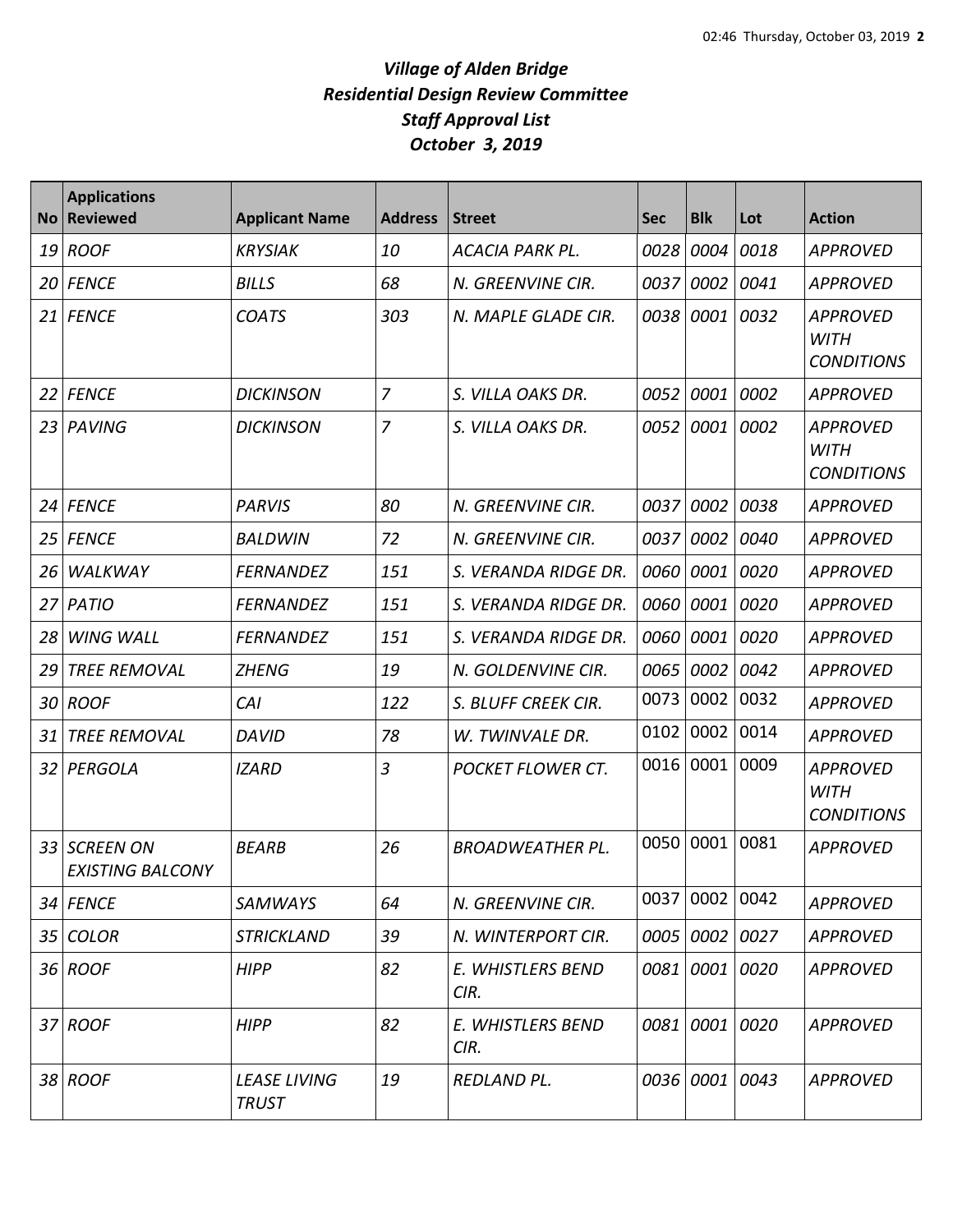| <b>No</b> | <b>Applications</b><br><b>Reviewed</b> | <b>Applicant Name</b> | <b>Address</b> | <b>Street</b>                  | <b>Sec</b> | <b>Blk</b>     | Lot        | <b>Action</b>                                       |
|-----------|----------------------------------------|-----------------------|----------------|--------------------------------|------------|----------------|------------|-----------------------------------------------------|
| 39        | <b>TREE REMOVAL</b>                    | <b>OFUNNE</b>         | 126            | <b>MARLBERRY BRANCH</b><br>CT. | 0084       | 0001           | 0001       | <b>APPROVED</b><br><b>WITH</b><br><b>CONDITIONS</b> |
| 40        | <b>FENCE</b>                           | <b>BURCHETT</b>       | $\overline{7}$ | TOWNSEND PL.                   | 0003       | 0002           | 0045       | <b>APPROVED</b><br><b>WITH</b><br><b>CONDITIONS</b> |
| 41        | <b>DECK</b>                            | <b>BURCHETT</b>       | $\overline{7}$ | TOWNSEND PL.                   | 0003       | 0002           | 0045       | <b>APPROVED</b><br><b>WITH</b><br><b>CONDITIONS</b> |
| 42        | <b>FENCE</b>                           | <b>BHATNAGAR</b>      | 3              | <b>SHADY POND PL</b>           | 0001       | 0002           | 0032       | <b>APPROVED</b>                                     |
| 43        | <b>DECK</b>                            | <b>TORRES</b>         | 14             | <b>CAMBER PINE PL.</b>         | 0061       | 0001           | 0015       | <b>APPROVED</b>                                     |
| 44        | <b>ROOF</b>                            | <b>BAKER</b>          | 26             | CINNAMON TEAL PL.              | 0001       | 0003 0007      |            | <b>APPROVED</b>                                     |
| 45        | PAVING                                 | <b>DUNCAN</b>         | 47             | <b>LAURELHURST CIR.</b>        | 0045       | 0001 0012      |            | <b>APPROVED</b>                                     |
| 46        | <b>GAZEBO</b>                          | <b>DUNCAN</b>         | 47             | <b>LAURELHURST CIR.</b>        | 0045       | 0001           | 0012       | <b>APPROVED</b><br><b>WITH</b><br><b>CONDITIONS</b> |
| 47        | <b>TREE REMOVAL</b>                    | <b>GOZA</b>           | 178            | W. EBANGELINE AOKS<br>CIR.     | 0074       | 0003           | 0005       | <b>APPROVED</b><br><b>WITH</b><br><b>CONDITIONS</b> |
| 48        | <b>SHED</b>                            | <b>HERREID</b>        | 26             | <b>CLARION RIDG</b>            | 0022       | 0001           | 0014       | <b>APPROVED</b>                                     |
| 49        | <b>ROOF</b>                            | <b>RICHARDSON</b>     | 18             | S. BETHANY BEND CIR.           | 0036       | 0003 0050      |            | <b>APPROVED</b>                                     |
| 50        | <b>FENCE</b>                           | <b>WARREN II</b>      | 88             | N. GREENVINE CIR.              | 0037       | 0002           | 0036       | <b>APPROVED</b><br><b>WITH</b><br><b>CONDITIONS</b> |
|           | 51 FENCE                               | <b>WHITE</b>          | 47             | E. GREYWING CIR.               |            | 0006 0003 0051 |            | <b>APPROVED</b><br><b>WITH</b><br><b>CONDITIONS</b> |
| 52        | <b>FENCE</b>                           | <b>PROSKE</b>         | 6              | <b>ORCHARD PINES PL.</b>       |            | 0056 0003 0012 |            | <b>APPROVED</b><br><b>WITH</b><br><b>CONDITIONS</b> |
| 53        | <b>ROOF</b>                            | <b>MCBRIDE</b>        | 174            | W. SUNDANCE CIR.               | 0059       |                | 0002 00031 | <b>APPROVED</b>                                     |